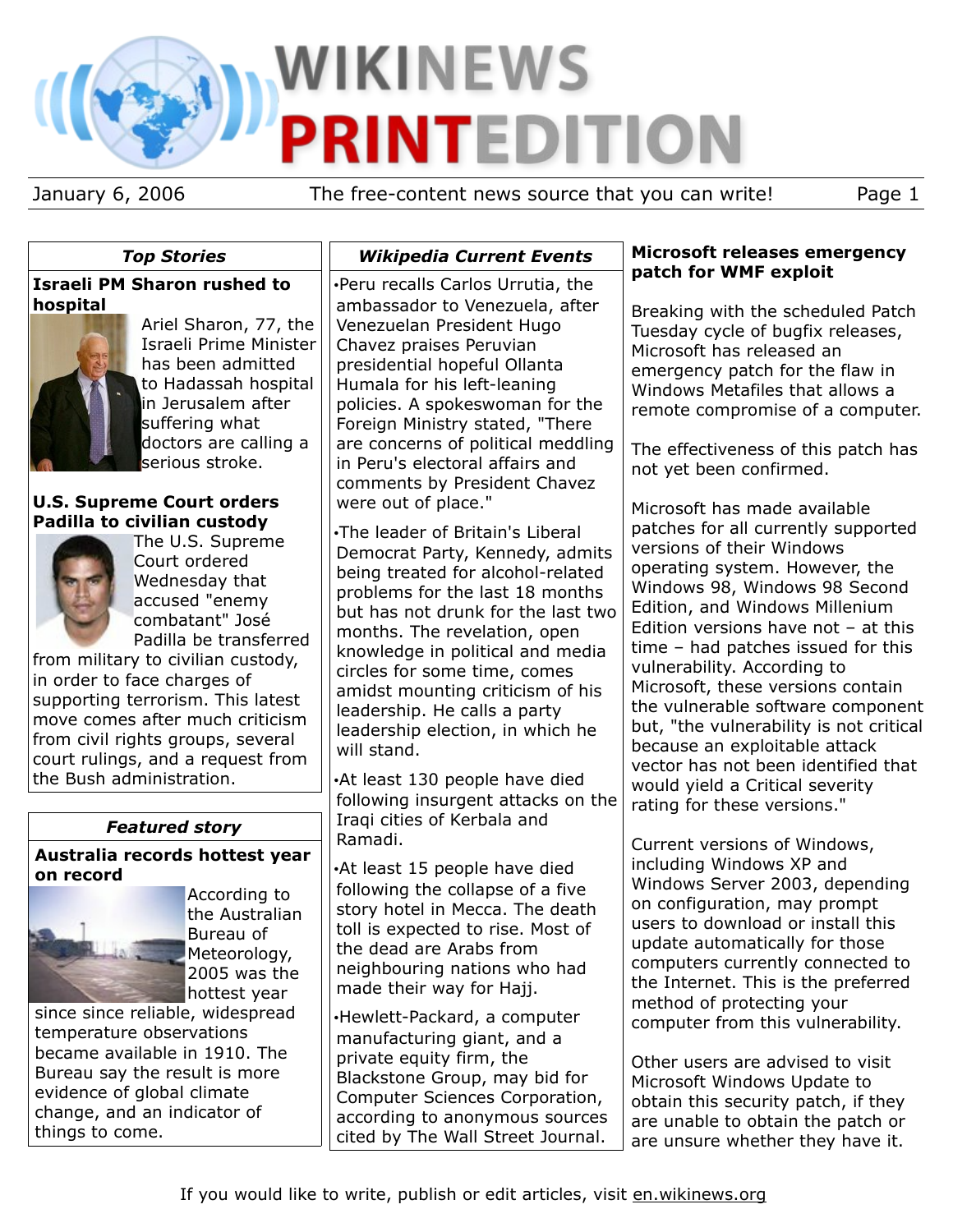Previous methods of protection included unregistering shimgvw.dll to disable handling of Windows MetaFiles, as per Microsoft's security advisory. Since it does not correct the underlying problem, it is unlikely that this method is recommended any longer.

Other methods included Ilfak Guilfanov's unofficial patch, which was not advised by Microsoft, but served as a measure to mitigate the immediate effects until an official patch was released. Guilfanov has now noted that the patch is no longer needed.

# **VP Cheney role surfaces in U.S. domestic spying**

United States Vice President Dick Cheney, in a speech to the Heritage Foundation on Wednesday, admitted to a key role in the domestic spying program. In a ringing defense of the warrantless eavesdropping authorized by President Bush, Cheney said he had "personally presided" over most briefings of selected Capitol Hill lawmakers about the program, which was begun in response to the 9/11 attacks and after Congress passed a September 2001 resolution authorizing the use of force to combat terrorism.

The National Security Agency (NSA) has been monitoring numerous telephone calls and emails, under condition that one end of the message must be overseas, the White House has admitted. In addition, the New York Times has reported that the agency has been conducting a widespread data-mining operation of such messages, hoping to identify patterns that might tip off the U.S. government to terrorist operations. Bush quickly backed up the decision by Michael

Hayden, then NSA chief and now deputy national intelligence director, repeatedly authorizing the NSA to conduct warrantless searches, according to published reports.

Cheney vigorously defended the program, arguing that it could have prevented the 9/11 attacks, though a Washington Post report of his speech notes flaws in his reasoning. Cheney avoided mention of words such as "warrantless" and gave no explanation of why the secretive Foreign Intelligence Surveillance Act court, which normally issues national security warrants, needed to be bypassed. He asserted however that "the civil liberties of the American people are unimpeded" by the "wartime measure."

Cheney may face pressure by some in Congress, such as Republican Senator Arlen Specter, who has pledged to investigate the eavesdropping program, to testify on Capitol Hill, though Cheney is known to be a major proponent of executive privilege and may well resist. The vice president, anticipating a "spirited debate" on the necessity of the program, said the leak of "highly classified" data to the NYTimes had been a "clear detriment to our national security."

The Justice Department launched a probe last week to seeking the source of who leaked information about the secretive program. No report has emerged that the Justice Department is making a formal inquiry into possible illegalities that might have occurred on the part of the NSA or White House. Many in Congress are interested in this point, as some see this surveillance of U.S. citizens as a violation of their Fourth Amendment right guarding

against unreasonable searches.

The Justice Department head and former White House counsel, Alberto Gonzales, has defended the NSA program as legal and constitutional.

#### **Deaths on South African roads at 1215 for December 2005**

According to the South African government's Department of Transport, the number of fatalities on the country's roads during December 2005 was 1,215. This is compared with 1,234 the previous year, where the total number of deaths in traffic accidents was 10,530.

Department of Transport spokeswoman, Collen Msibi, stated that 512 of the fatalities were pedestrians, 414 passengers, and 289 drivers. 2005 saw the number of vehicles on South Africa's roads rise by nearly half a million to just under eight million with 779,000 new drivers adding to the dangers on the country's roads.

"To deal with this high level of unsafety, traffic authorities will increase the number of patrol vehicles on the road, law enforcement officers and unmarked vehicles to do more sport checks and roadblocks," Msibi said.

"Our analysis has revealed that most accidents are preceded by offences such as ignoring road signs, driving drunk, speeding, vehicles cutting in front of others, driving defective vehicles and fatique."

The road toll in South Africa is similar to that of South Korea, Mexico, Japan and Thailand. However, except for South Korea these countries have significantly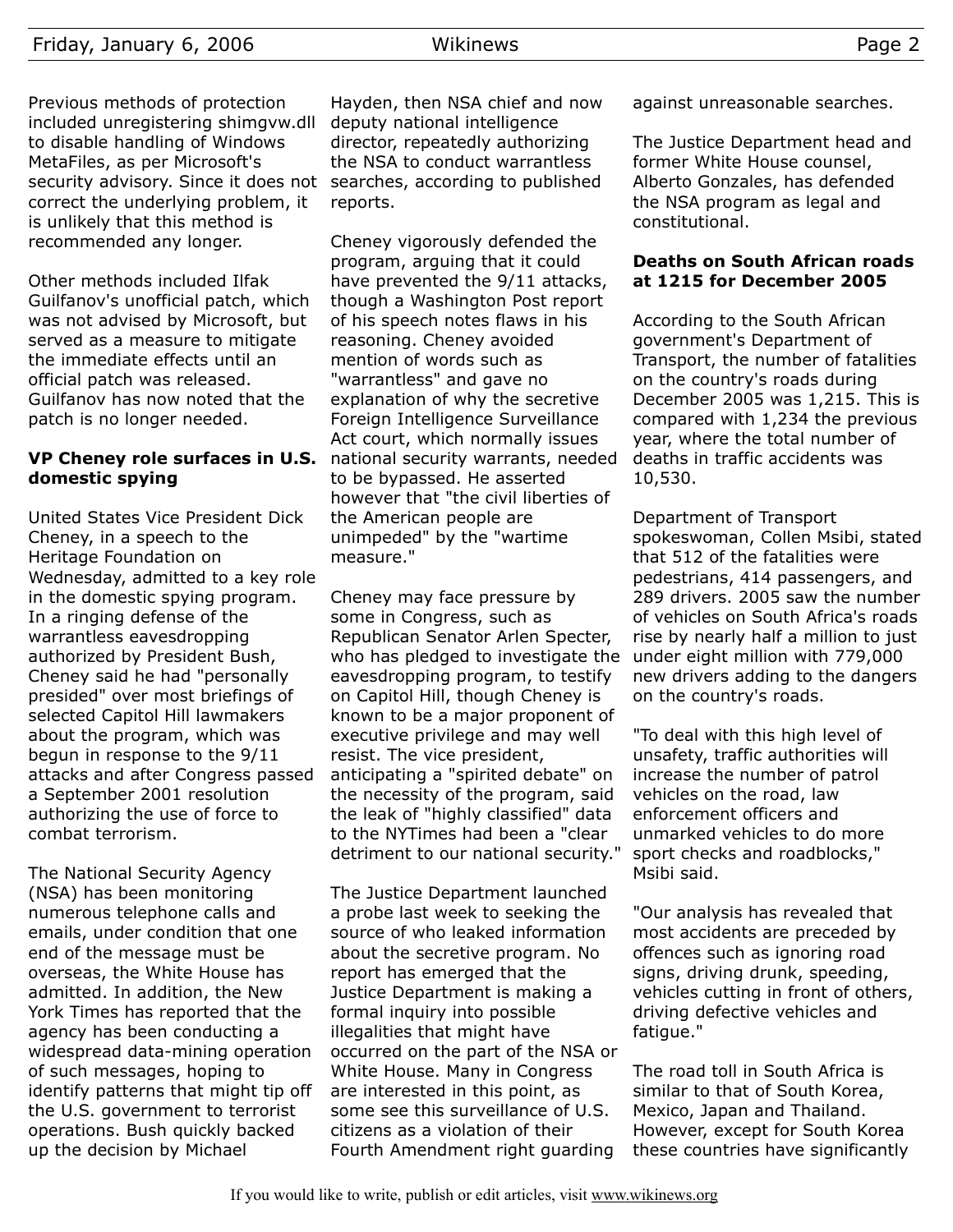# larger populations.

The worst country in the world for deaths in road traffic accidents, is currently accepted to be China. Figures released for 2002 reveal that 250,007 people were killed in that year.

The South African government have acknowledged the problem since 2001. At that time they launched their "Arrive Alive" campaign, targeting vehicle condition, driver fitness, speeding and drink driving.

## **Teen post officer hides 400 New Year cards in Japanese snow**

Japan Post apologized yesterday after an eighteen year old school student, employed part-time to deliver New Year postcards (known Australian Greens party welcomed as nengajō), had instead discarded aspects of the statement but 430 of them along with 170 other postal documents in the snow.

The papers, letters, and postcards -- many hand-written -- were damaged as a result. He had also reportedly considered hiding the cards at his house or taking them to a vacant lot.

"Since there were too many and it seemed a tiresome [job] for me, I hid them", said the boy to his bosses at Obanazawa-city, Yamagata Prefecture Post Office, who enforced disciplinary penalties likely the teenager died from the and said they will pursue legal charges.

The issue started on January 1st when dozens of local residents started complaining to the Obanazawa Post Office that they hadn't received their traditional and regular New Year cards. Yesterday, the post office released their apology to citizens and the media after discovering that the

boy had hidden more than 600 postal documents, including 429 New Year postcards, which weren't delivered to their intended recipients.

## **Australian Labor Party announces new Climate Change Policy**

The Labor Party of Australia has today launched "Our Drowning Neighbours", a Pacific Climate Change strategy. The strategy was anounced at 11am today, at Parliment House, Canberra, by Bob treated, "(The boy) died of the Sercombe MP (Shadow Minister for Pacific Island Affairs and Overseas Aid) and Anthony Albanese MP (Shadow Minister for the Environment, Heritage and Water).

Senator Bob Brown of the suggested that the policy as stated Huseyin Avni Sahin has requested was weak and pointed out that Labor had voted against Greens Senator Christine Milne's motion calling for recognition of Pacific climate change refugees just two months previously.

## **Turkish teenager dies from bird flu**

A 14 year old Turkish male has died from bird flu in Turkey. According to the World Health Organization (WHO), it is most deadly H5N1 strain of the virus.

The teenager's sister has also been infected with another sibling also suspected to have the virus. Eight other people, mostly from the same family have been hospitalized in the city of Van, Turkey with flu-like symptoms.

The children were from Dogu Beyazit, a farming town in eastern

Turkey. It is believed that the children raised poultry on a small farm and may have been in contact with sick birds. The family also ate diseased poultry.

The young male was originally thought to have died from a pnuemonia related infection. Later tests revealed that the male had in fact died from bird flu.

According to Huseyin Avni Sahin, the head doctor of the hospital in Van where the teenager was H5N1 strain of bird flu". Turkish Health Minister Recep Akdag gave no specific details and said samples had been sent to the WHO and Britain for more tests.

If the teenager is confirmed to have had H5N1, it would be the first death from H5N1 in Europe.

more ventilators to treat the ill people.

While H5N1 remains difficult for humans to contract, authorities fear it may mutate into a form that is passable among humans. Such a mutation could kill millions of people around the globe.

## **13 dead when roof crashes over ice-skating ring**

This is an excerpt translation of a text found on the German wikipedia site, with an update.

Bad Reichenhall, Germany. The roof over the local ice and tennis court crashed shortly after the end of the official skating time on 2 Jan 05, at about 16.50 hrs. At the time, there were about 50 people inside, mostly families with children. By 10 pm, five had been found dead, one child among them. 20 to 25 people have been